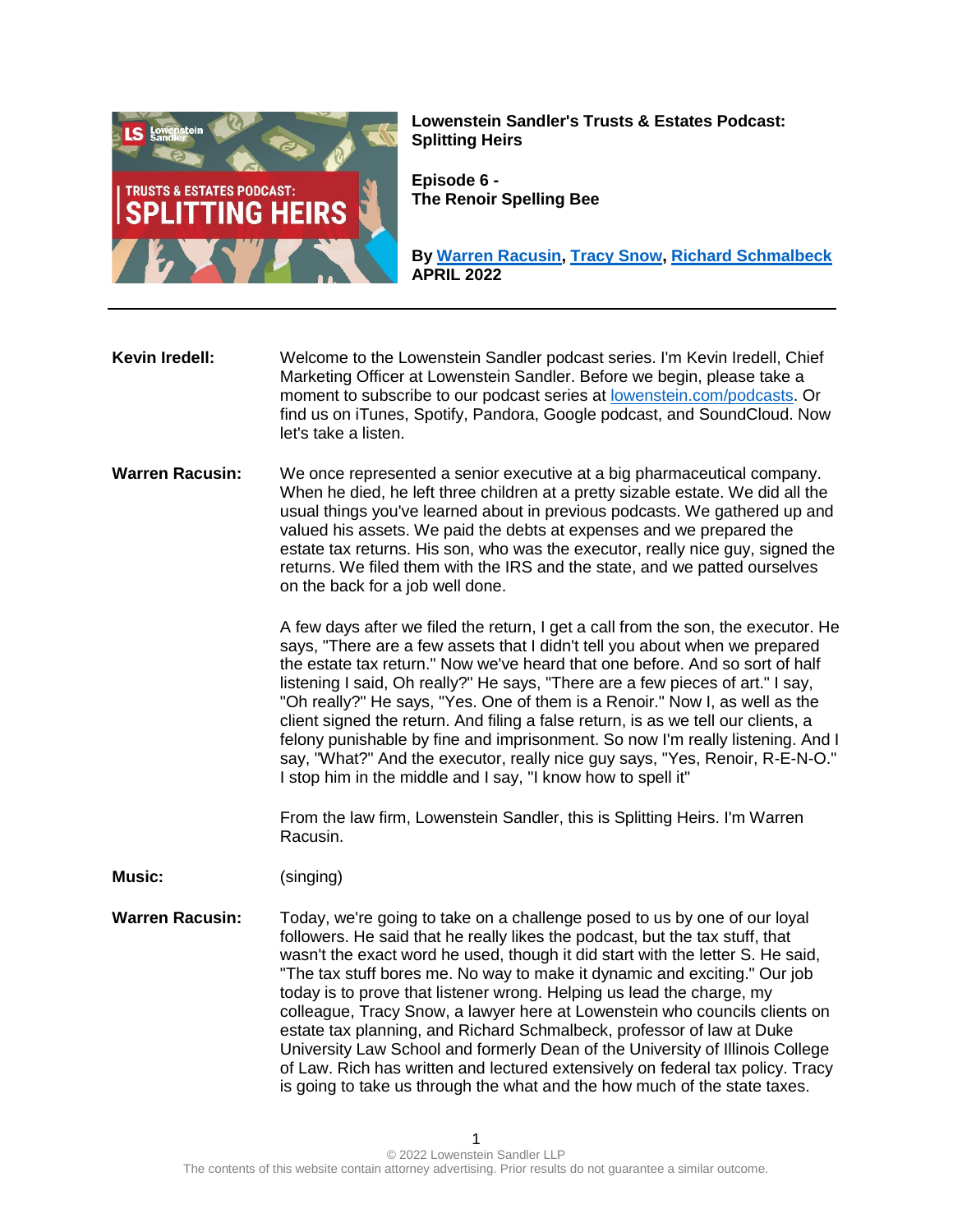Rich is going to help us understand the why. Why is there an estate tax, or as some fondly put it, a death tax? So when we're done, you may still not be so happy about the tax, but at least you'll understand how it works and why it exists in the first place. And just for full disclosure, we're going to talk about the federal estate tax. A number of estates had their own estate or inheritance taxes, and you need to consult with your tax advisors about those additional state level taxes as well. Tracy, let's start with the bad news. The federal estate tax is an expensive tax. It's a flat 40% tax on the value of everything you own, right? **Tracy Snow:** Yes. And it's everything, Warren. Your home, your investment accounts, your retirement plans, your insurance, things that you might traditionally think of as non probate assets that don't even pass under the well. Everything that you have an ownership interest in is caught up in this web that we call the federal estate tax. **Warren Racusin:** Right. So when you say everything, you mean everything, which leads me to the, be sure to look in the attic rule, that one of my mentors taught me. The executor's job, as we know, is to make sure all of the assets of the estate tax have been identified, gathered up. The be sure to look in the attic rule has its origins in an estate of a person who lived in a modest house, in a modest neighborhood, in a modest town. The executor went through the whole house. And then just to be thorough, climbed into the dust, filled attic, found a shoebox, opened it and found 15 million words of stock certificates in it. **Tracy Snow:** And on the opposite end of the spectrum, there's those cases where you can hire someone to go in and appraise the things that are in the home. They go into the house of someone who's died, they look at the walls and then they see a blank wall with a paint color that's very different than the rest of the walls around it. Think maybe someone took a painting off the wall before they got there? **Warren Racusin:** And to make things worse, Tracy, the tax is due nine months after date of death, right? **Tracy Snow:** Yeah. And it's really a long period of time, especially when you have a grieving family who has just buried a loved one. They have to write a check

- to our friends at the IRS nine months after their loved one has died. And when I say a check, I really do mean you're literally writing and FedExing a check. You could have a lot of liquid assets that are generating this tax, a business, a home, real estate, cryptos, whatever. But you might not have the liquid assets, the cash to pay it. And you could try offering that Renoir you talked about, but the government doesn't care. They might say nice picture, but you owe us eight million, where is our \$8 million in cash. And you don't want to be put in a situation where you have to sell things at a fire sale, just so you can raise the cash to pay the tax.
- **Warren Racusin:** A little bit today and more in future podcasts, we're going to talk about how to deal with that liquidity issue. But you're right, it's not a pretty picture, no pun intended.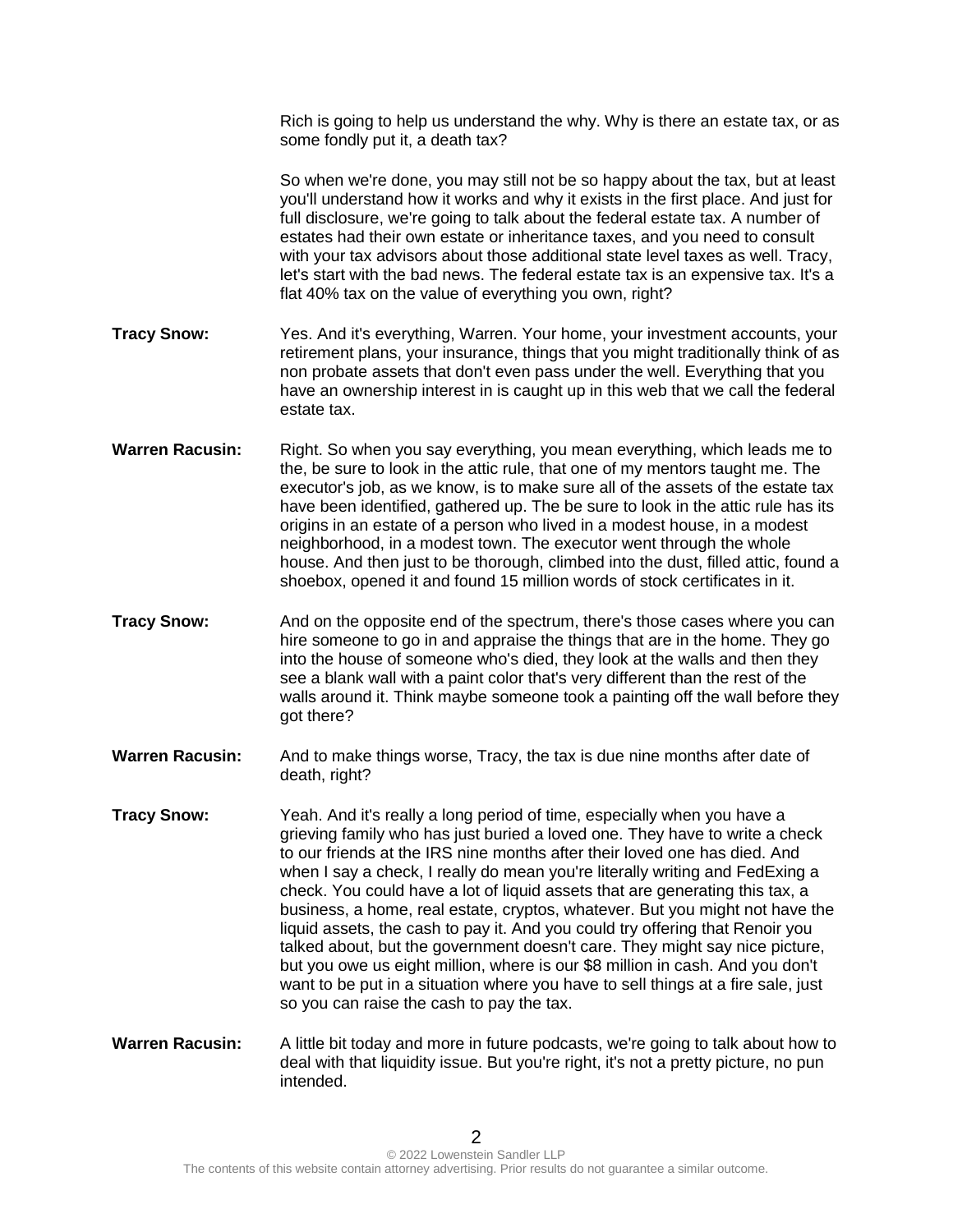- **Tracy Snow:** Yeah. So now the better part, I get to talk about the good news, not so much the bad news. There are some things you can do even on this simple estate 101 level.
- **Warren Racusin:** Right. Although I guess there's not really any good news about talking about a tax that happens after somebody dies, but it's all relative, I suppose.
- **Tracy Snow:** Yeah. It's part of life and death. So the first thing that's pretty simple, it's the marital deduction. And that's just fancy talk for saying that if you have spouses to married individuals, they can leave any amount of assets to each other without paying any federal estate tax. So you could have a \$100 million in your estate and have a simple one line will that says, "I leave everything to my spouse and there's not going to be a dime of estate tax that is paid there." But I do want to make a disclaimer. We do not recommend that you create a one line will for various other reasons, of course. But the marital deduction is as simple as that.

Also, when I say married, Warren, I really mean married. One of the key court cases that moved the needle towards recognizing same sex marriage was actually a federal estate tax case. And when this landmark case came out, I was so proud because I thought here, we have trust in estates making history. It was called US v. Windsor. A woman died, leaving everything to her female spouse. They had actually gotten married in Canada where same sex marriage was legal and they had moved to New York where it was recognized. The IRS wouldn't allow the marital deduction and they actually had generated an estate tax of \$363,000. It got to the Supreme Court and the court ruled that the IRS had to allow the marital deduction because the deceased woman and her spouse were legally married. And for estate tax purposes, married means married.

- **Warren Racusin:** Right. So basically the government makes a deal with a married couple. The IRS says, "We won't tax you so long as one of you is alive and the first to go leaves everything to the survivor. But at the death of the survivor, we're going to come knocking on your family's door and hit you with an estate tax on the surviving spouse's assets, including everything the surviving spouse got from the first to die spouse." Right?
- **Tracy Snow:** Yeah. But here's where the second piece of good news comes in. It's called the unified credit. Sometimes it's called the estate tax exemption. Each person has an exemption. They can leave a certain amount of assets to anyone, not just us a spouse, in any form, without any estate tax. It's a get out of jail free card for the estate tax. The amount changes each year with cost of living adjustments for 2022, the amount is \$12,060,000.
- **Warren Racusin:** So if our pharma exec had died in 2022 and the Renoir plus her other assets didn't exceed \$12,060,000, there wouldn't have been any federal estate tax on it anyway. Right?
- **Tracy Snow:** Exactly. And here's the other cool thing about the estate tax exemption. The spouse who dies first can leave her unused estate exemption to her spouse as well as leaving her assets to him. It's called portability. So the survivor can leave up to approximately 25 million to heirs without any estate tax.

3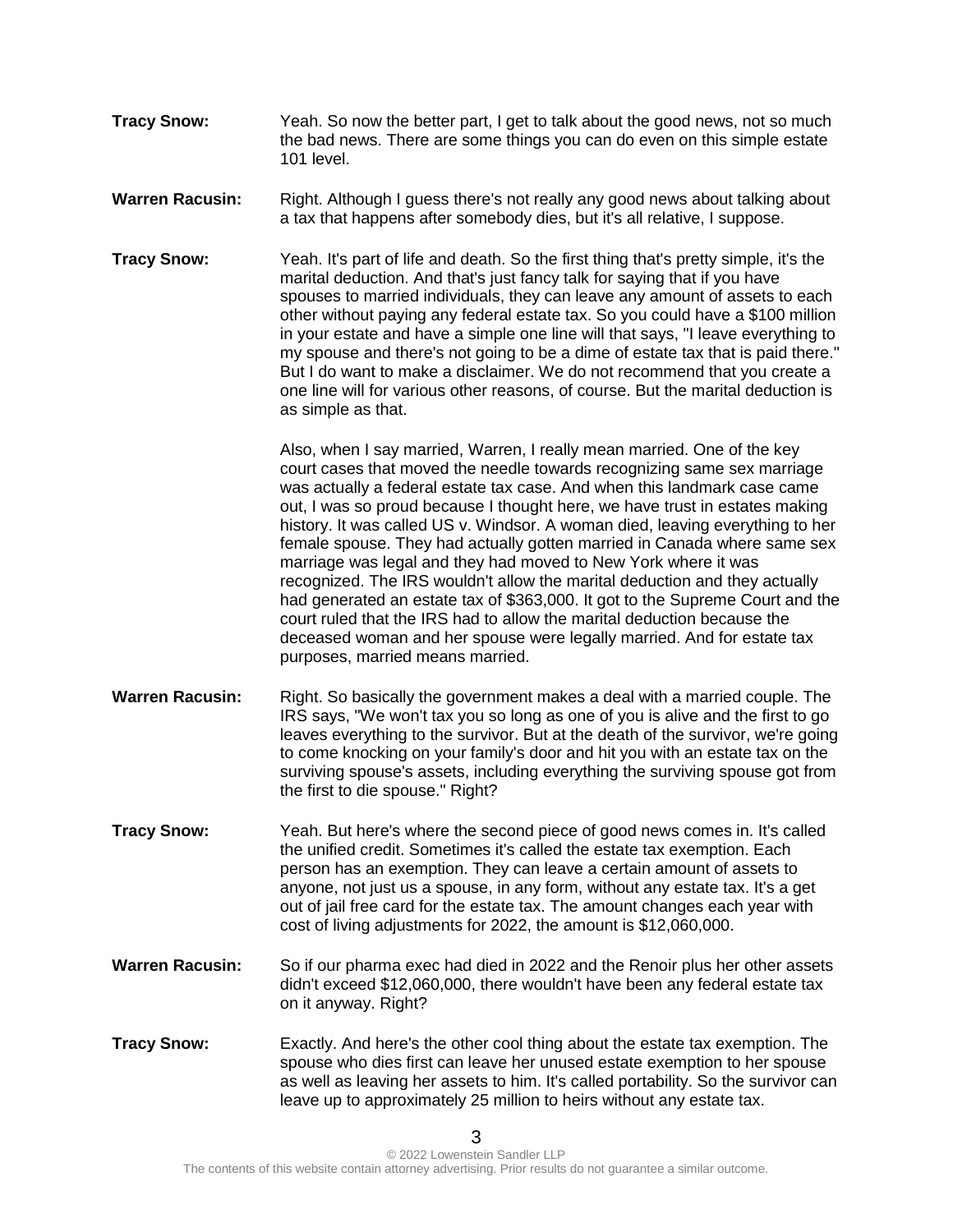- **Warren Racusin:** What do you mean by unused estate tax exemption, Tracy?
- **Tracy Snow:** Well, the exemption, we say it's a unified credit. It's unified because it covers gifts made during lifetime as well as the assets of your estate. So for example, if you make \$5 million of lifetime taxable gifts, you have about seven million of exemption left at your or death to protect your estate assets.
- **Warren Racusin:** So regardless of what you may think about the collective intelligence of the United States Congress, they were smart enough to figure out that if there's a big estate tax, but you can give away assets during lifetime, without any tax at all, everyone will do just that. They'll give the assets away just before they die. So if you make gifts during lifetime that are more than \$12 million, you'll pay a gift tax when you make those gifts.
- **Tracy Snow:** Right. And it's not like the \$75, like on the Monopoly board, it's a flat 40% tax, just like the estate tax.
- **Warren Racusin:** Seems pretty simple, right? Give everything to your spouse, give them your unused exemption and your kids or your family members, whoever you want, eventually get the first 25 million free of federal estate tax. Right?
- **Tracy Snow:** Yeah. It's simple, a sound way to do it, but we're not sure that's always the best way, depending on the situation. Because if the survivor's assets grow during his or her lifetime, after the first spouse death, all that growth is then going to get hit by the estate tax when the survivor dies.
- **Warren Racusin:** Is there a better way to do it?
- **Tracy Snow:** There can be, and this is one of the simple techniques that we often employed. It's something called a credit shelter trust. So instead of the first spouse giving away or porting their unused estate tax exemption to the surviving spouse, the spouse who died can actually use up that exemption by creating a trust, called a credit shelter trust, at their death. So if they have \$12 million of exemption remaining at their death, they can give in their will, that \$12 million to a credit shelter trust. And that trust would be for the surviving spouse's benefit. And you can add in other beneficiaries of the trust as well, such as kids. It's called a credit shelter trust because it does exactly that, it shelters your exemption or your unified credit from estate tax. And then when the surviving spouse dies, any balance remaining in the trust can pass to the kids or anyone else free of estate tax. The cool thing about it is, not only as the original \$12 million pass estate tax free, but any appreciation or growth on those original assets also passes free of estate tax.
- **Warren Racusin:** Boiler alert here. When we get to the more advanced seminar in estate planning and estate tax avoidance podcast, actually won't be that advanced, don't get too nervous, we're going to get in some other really interesting ways that you can help save estate tax, but we want to just keep to the basics here. Rich, so we've got a lot of questions for you. For one, why is there an estate tax in the first place?
- **Richard Schmalbeck:**It's justified, I think, by several different arguments. One is that it does add a bit of progressivity to the overall system. Progressivity is generally the idea

 $\boldsymbol{\Lambda}$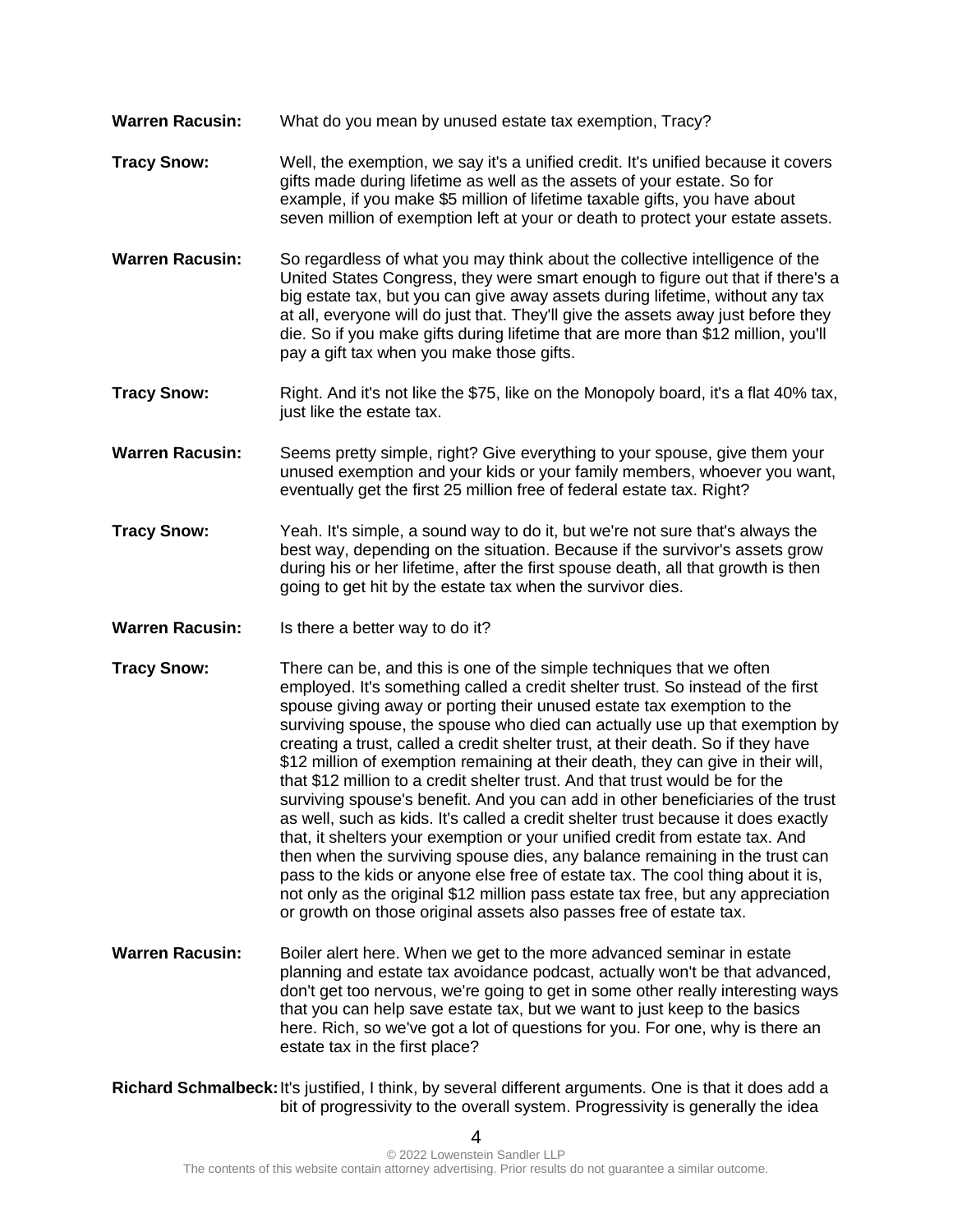that the more ability to pay tax you have, not only more dollars you should pay, but the higher proportion of your resources should be devoted to tax. That's what makes a progressive system. Over the history of our country, at least the history of our income tax over the last 110 years or so, Congress has generally endorsed the idea which must reflect the American people's idea that a mildly progressive tax system is desirable. And the estate tax is one of the most progressive elements, because as I say, it just only impacts people of quite high wealth.

- **Warren Racusin:** So in other words, the more you have, the more you should have to pay because the more you can afford, in a nutshell.
- **Richard Schmalbeck:**Exactly. Another argument is that it does operate at least mildly to impede dynastic wealth creation. If each generation can pass free of any tax, the full value of a very wealthy person's estate, they have a lot of economic advantages, in any event. They can afford expensive colleges and make substantial investments in the human capital of their offspring. An unimpeded wealth transfer system would make that a little worse.

Also, one of the worst rules in our tax system, I think is the one that'll allows heirs to take a fair market value at the date of death basis in any property that they inherit from a decedent. Now, what that means is, especially in the context of today's third industrial revolution or whatever you want to call it with the tech age, there are an awful lot of tech billionaires out there who have founder stock in Microsoft or Intel or any other of the more recent wealth creating, Apple, any of those firms. Most of that wealth has not been taxed at all. It is not taxed under the income tax of the founder because there's no realization of it. There's no sale or other disposition of the assets. So the income tax doesn't reach it at the level of the mogul who created the wealth. And if they pass it on to heirs, it won't be taxed either because they get to sort of skip over the gain part and start again with assets that have bases equal to their fair market value so that there's no gain to be had.

- **Warren Racusin:** So if you have an asset that's gone way up in value, you never pay income tax on that until you sell the asset. And if the mogul doesn't sell the asset and then dies without an estate tax, that growth in value, that growth and wealth, never gets taxed at all, right?
- **Richard Schmalbeck:**That's right. So taxing unrealized depreciation, it's really something the income tax ought to do. We have to get rid of that stepped up basis rule. But as long as we still have it, the estate tax is a backstop on a function that the income tax is performing in our system.

And finally, the estate tax undoubtedly stimulates charitable giving. In fact, in recent years, gifts made by decedents is approximately equal to the amount of tax paid. Now, of course, you don't know what the gift amount would've been if there were no estate tax, but that there have been some studies that do suggest that there is a responsiveness on the part of decedents, while they were live, while they were doing their estate planning, that definitely operates to the benefit of charities.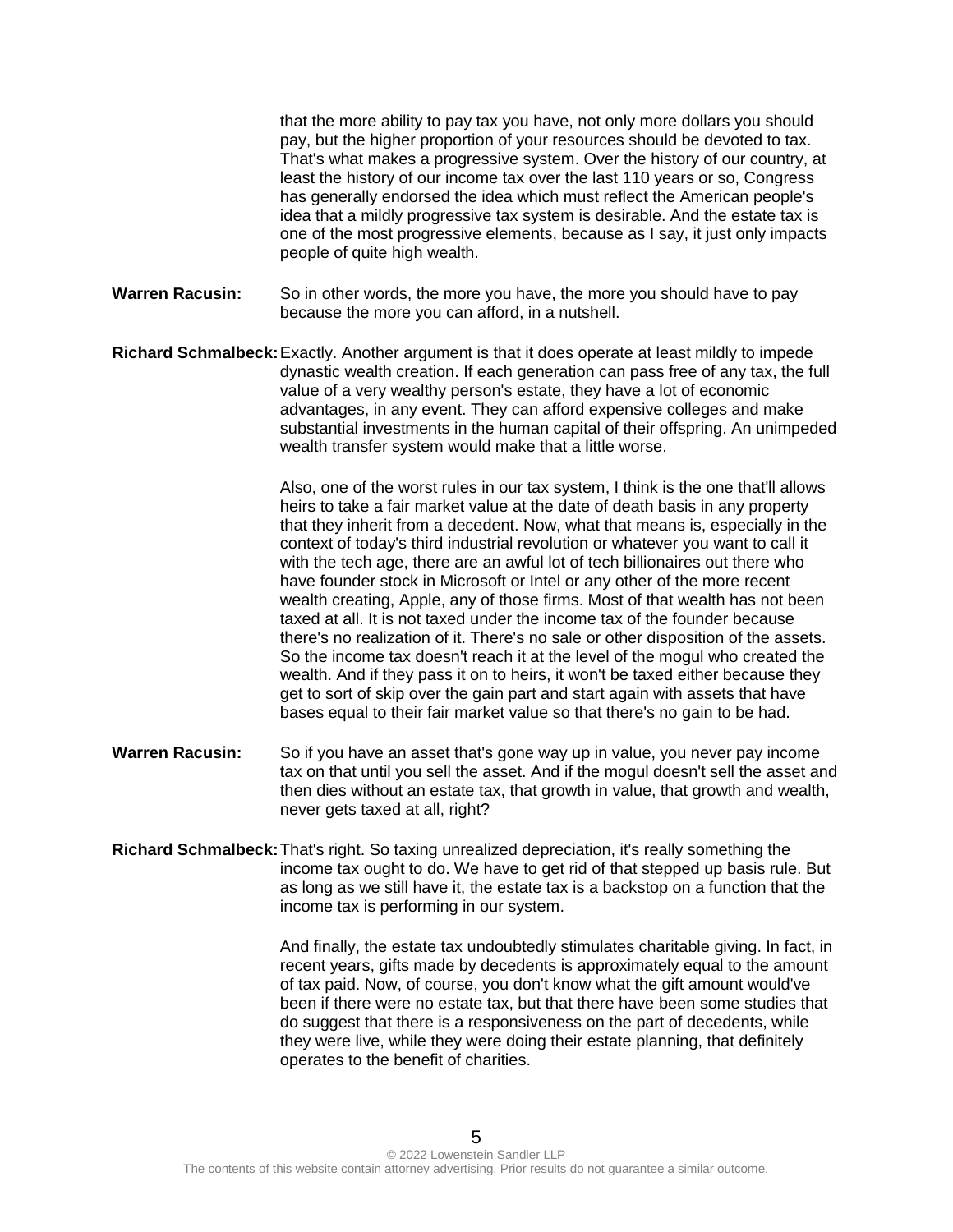**Warren Racusin:** So when you leave assets and your will to a charity, you don't have to pay estate tax on that to try to, again, as you said, sort of encourage people to be charitable. They can give it to the IRS, or they can give it to their favorite charity. And a lot of people would prefer to go that other route, right?

**Richard Schmalbeck:**Absolutely.

**Warren Racusin:** Right.

**Richard Schmalbeck:**And the charitable deduction is unlimited.

- **Warren Racusin:** Unlimited. It's unlike the income tax charitable deduction, which has a variety of limitations on it. You get a dollar for dollar deduction off of your estate taxes, for anything that you leave to charity, 100%. But as you know, the estate tax has become an emotional issue as well as a dollars and cents issue. Again, as I said before, it's sometimes referred to as the death tax. But you've written about this and there are arguments to be made against the estate tax. You want to take us through some of those?
- **Richard Schmalbeck:**Well, first, I'd like to point out that the death tax is really a misnomer. As others have pointed out, death is neither a necessary nor a sufficient cause for a wealth transfer tax. We do have a gift tax and obviously, that's one that be imposed without the death of the donor. And of course, most deaths do not result in any federal estate tax. We are, at this point, with the inflated exemption level from the 2017 Tax Act, which roughly doubled that amount temporarily, are only reaching about one tenth of 1% of decedent estates. So the death does not cause a death tax 99.9% of the time, at least at the federal level.
- **Warren Racusin:** And in those situations where an estate tax return gets filed, not even all of those pay an estate tax itself. Sometimes it could be that you're filing an estate tax just to show that you left everything to your spouse, as Tracy said, no tax on that, you just have to file the return. So even with the small number of estate tax returns that get filed, many of them don't actually pay an estate tax, right?
- **Richard Schmalbeck:**That's right. It's only a little more than half of the estate tax returns that are filed that are taxable estates.
- **Warren Racusin:** Right. But leaving that aside, there are philosophical arguments, let's call them, against the estate tax. You laid out the arguments in favor. Take us through some of the arguments that people who don't like the estate tax so much point to.
- **Richard Schmalbeck:**One of the ones that you hear almost invariably among opponents of the estate tax is that it's a double tax. The theory being that the decedent was taxed when he or she earned the income in the first place, now they've saved it and they're going to tax it again when they pass it to the next generation. I'd point out, first of all, that often it's not true through that there's a double tax. We just talked about the unrealized depreciation that never gets taxed in the decedents income tax return. And so the estate tax is only a single tax in that event. But it's also true that really, the number of times something gets taxed

6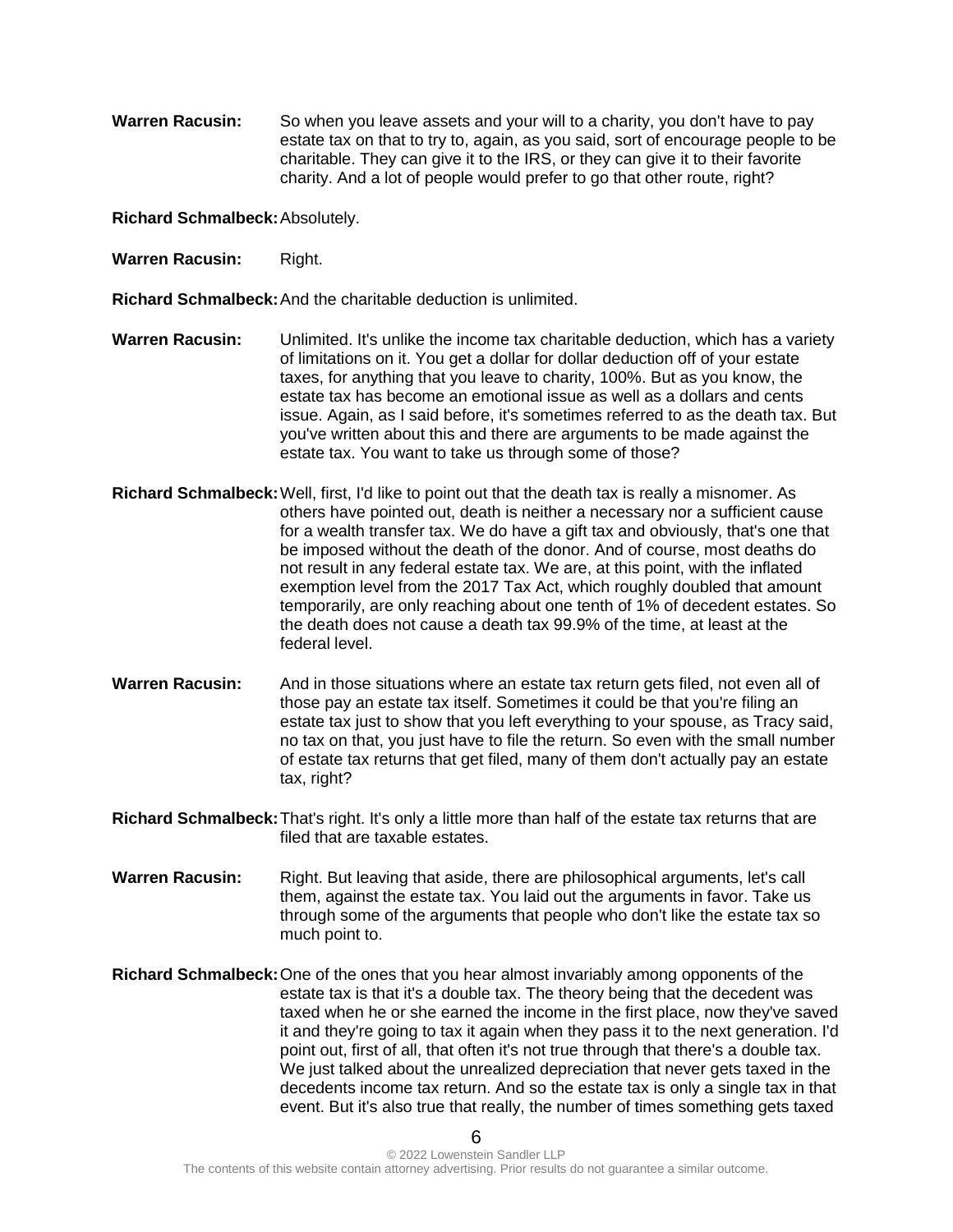is somewhat irrelevant. What you really ought to be interested in is the total tax burden.

There are lots of situations, just as an example, you buy an expensive automobile, pay a sales tax on it. You might, if you live in one of those states, as I do, that has a personal property tax, you'll pay an annual tax on the holding of that car. You pay gasoline and tire taxes as you use that car. And when you need repair and maintenance of the car, you'll pay a sales tax on the services that are provided with respect to that car. So there's nothing that unusual about multiple opportunities that various governments take to tax something. So that's simply not a valid objection.

Another argument that you hear is that it's a largely avoidable tax. In hearings before Congress in 1975, James Casner, who was a Harvard trust and estate law professor said, "It's really a voluntary tax. You pay it if you want to and you don't have to pay it if you don't want to." That has a narrow kind of technical truth to it because of course, with an unlimited charitable and an unlimited marital deduction, as long as you don't leave anything to anybody that isn't a charitable organization or your spouse, you can indeed avoid the tax no matter how large your state is. But, if you want to move substantial wealth down to the next generation, which is what most people do want to do, you can do various things, and I know your firm is expert in the various things that are available.

- **Warren Racusin:** Flattery will get you nowhere professor.
- **Richard Schmalbeck:**You have to reduce that tax bite. But nevertheless, there is usually tax bite if you are moving substantial sums to the next generation. And the whole idea, if this were a voluntary tax, why would high wealth individuals who can afford expensive advice volunteer to pay it? And yet they do. Estate tax collects now in the vicinity of \$20 billion a year. It could be a much more potent revenue generator if we wanted it to be. So in the year 2001, just before some of the first major estate tax cuts went into effect, we were collecting over \$30 billion of tax, and on an inflation adjusted basis, that's more like 50 billion. So we know how to design an estate tax system that can collect relatively easily, 50 billion a year. And at that rate again, it sort of belies the idea that it's a voluntary tax because we don't observe people volunteering to pay tax. And it also suggests that if there may be more revenue significance to the tax than a lot of people think that there is.
- **Warren Racusin:** \$20 billion in a budget or an economy as large as ours may be a relative drop in the bucket. Although I haven't looked at the numbers recently, \$20 billion probably would fund say the Department of Homeland Security or something close to it. So as they used to say, a billion here and a billion there, pretty soon, you're talking about real money. So \$20 billion is nothing to sneeze at.
- **Richard Schmalbeck:**And as I say, it could be more if we wanted it to be. We just have to lower the exemption to a level where you weren't allowed to pass 24 million to the next generation without any tax bite.
- **Warren Racusin:** Right. And one of the pieces of bad news that Tracy kept away from you is that while the exemption now is just over \$12 million, come 2026, the law